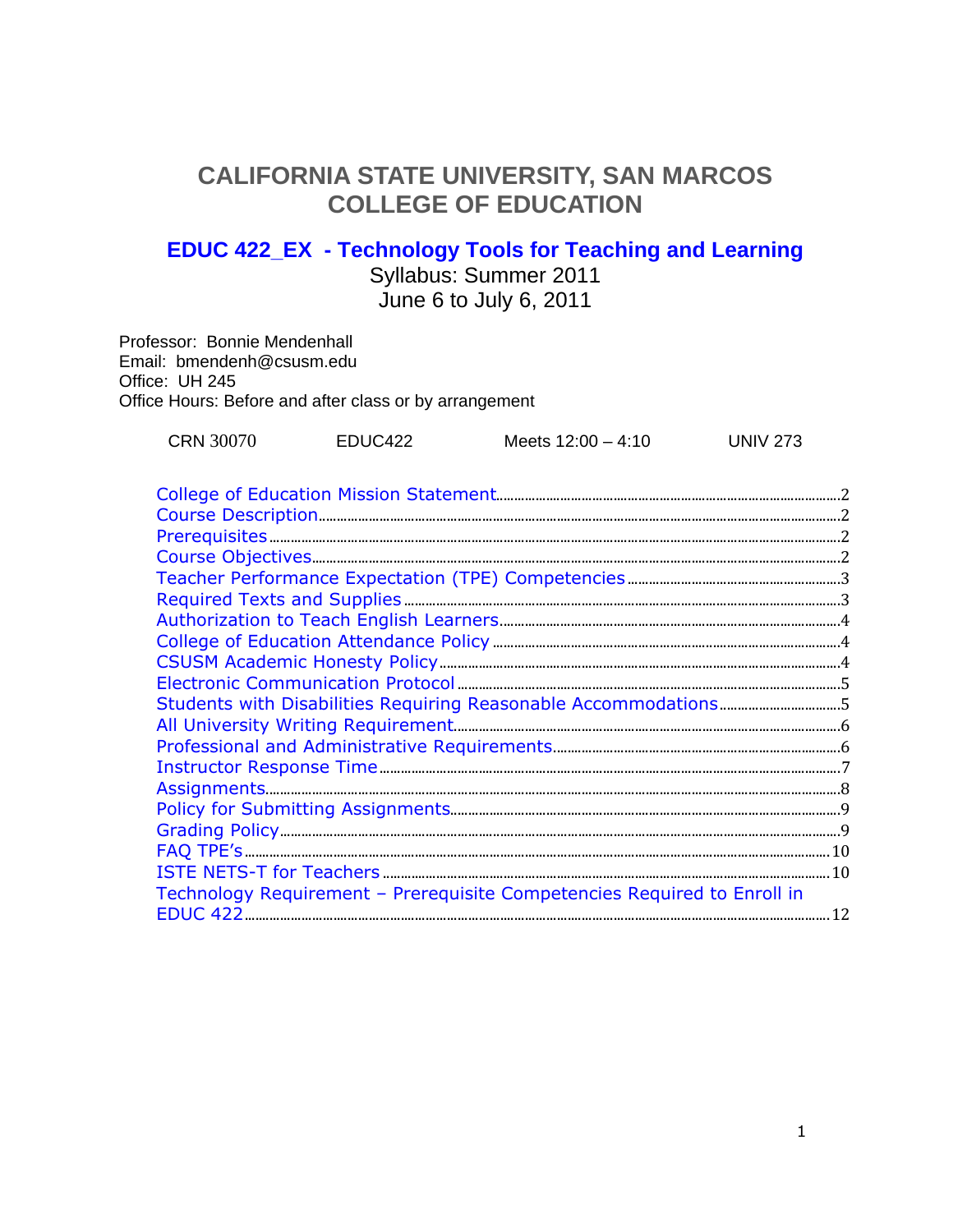#### College of Education Mission Statement

The mission of the College of Education community is to collaboratively transform public education by preparing thoughtful educators and advancing professional practices. We are committed to diversity, educational equity, and social justice, exemplified through reflective teaching, life-long learning, innovative research, and ongoing service. Our practices demonstrate a commitment to student-centered education, diversity, collaboration, professionalism, and shared governance. *(Adopted by the COE Governance Community October, 1997)* 

#### **Course Description**

This course is designed for teacher candidates who have met the campus-wide Computer Competency Requirement (CCR) or have pre-requisite skills equal to the CCR and anticipate entrance into the teacher preparation program. This three-unit course partially fulfills the technology competencies as identified by the California Commission on Teacher Credentialing (CCTC) and the College of Education's Teacher Performance Expectations (TPEs) in technology, and is being considered for satisfying the Computer Integration Requirement (CIR) for the Liberal Studies Program.

#### **Prerequisites**

The prerequisite for this course is completion of the campus-wide computer competency requirement or having successfully completed a computer course within the last 12 months with a grade B or above. The prerequisite can be fulfilled by successful completion of one of the following:

- Taking the CSUSM CCR assessment or equivalent course OR
- Completion of an approved computer literacy course at the community college level with a grade B or higher in the last 12 months.

#### **Please see the final page of this syllabus for specifics on Prerequisite Competencies Required to Enroll in EDUC 422**

This course focuses on the knowledge and skills necessary to apply educationoriented applications including productivity tools, graphic organizers, databases, spreadsheets, presentation tools, school-appropriate multimedia tools, and communication tools in educational settings. This course prepares teacher candidates to apply specific educational technology-based applications in methods courses for implementation in teaching and learning with students as well as to their own professional growth. When entering the teacher education program, College of Education faculty assume teacher candidates have competency in the applications covered in this course, and, therefore, will make assignments requiring teacher candidates to apply these skills.

#### **Course Objectives**

Teacher candidates will demonstrate competency in:

- A. Meeting the International Standards for Technology in Education as outlined by ISTE (NETS•T);
- B. Using a set of educational technology tools that are applied in teaching and learning within the credential program and used in public school settings; and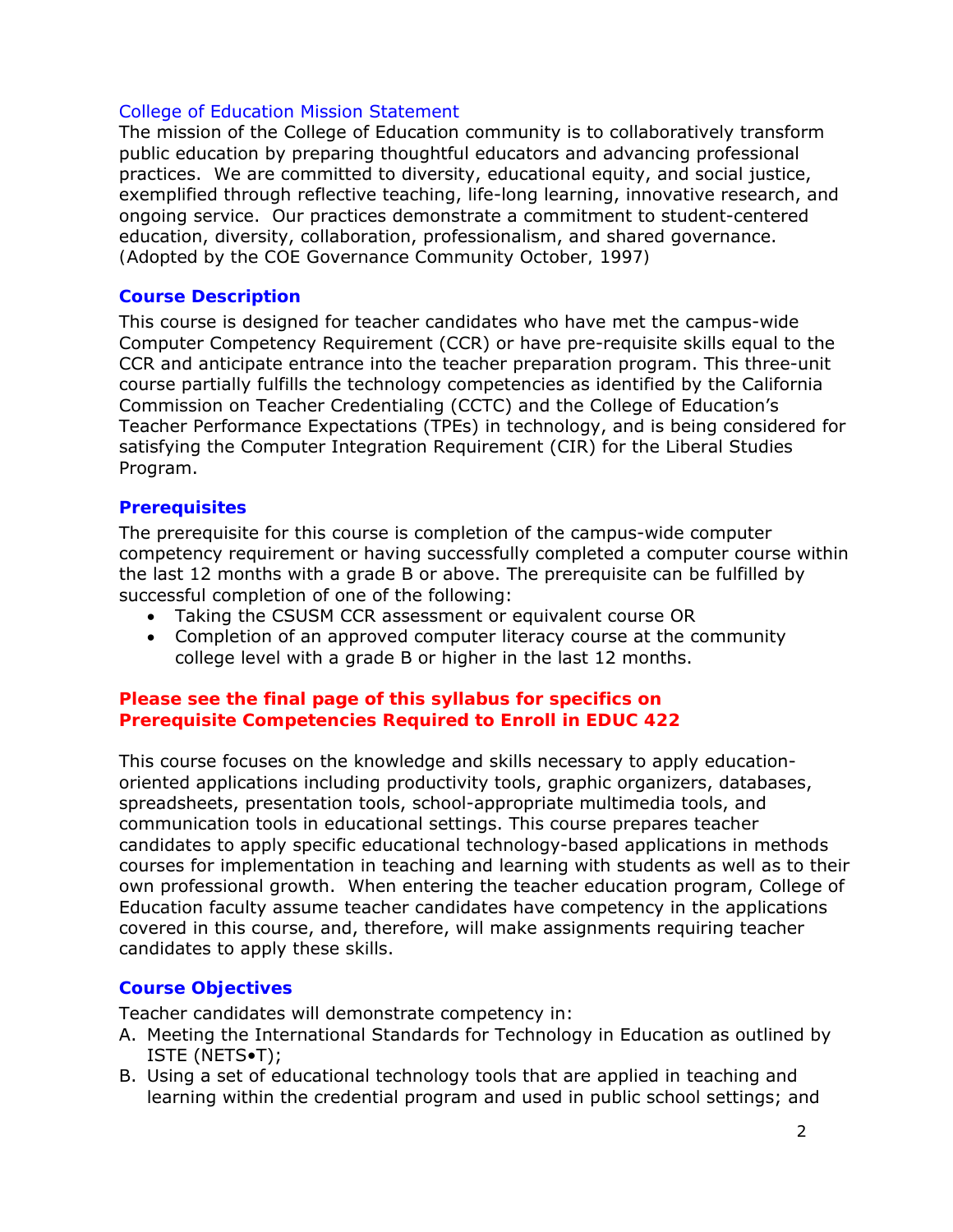C. Setting up an electronic portfolio using Task Stream demonstrating proficiencies in all five areas of NETS•T.

# **Teacher Performance Expectation (TPE) Competencies**

This course is designed to help teachers seeking the Multiple and Single Subjects Credentials and develop the skills, knowledge, and attitudes necessary to assist schools and districts in implementing an effective program for all students. The successful candidate will be able to merge theory and practice in order to realize a comprehensive and extensive educational program for all students. The following TPEs are addressed in this course:

## Primary Emphasis

Teaching Performance Expectation (TPE 14) is based on ISTE NETS for teachers 2008 (See NETS for Teachers for detailed information).

*Facilitate and Inspire Student Learning and Creativity Design and Develop Digital-Age Learning Experiences and Assessments Model Digital-Age Work and Learning Promote and Model Digital Citizenship and Responsibility Engage in Professional Growth and Leadership* 

## Secondary Emphasis:

- TPE 4 Making Content Accessible
- TPE 5 Student Engagement
- TPE 6 Developmentally Appropriate Teaching Practices
- TPE 7 Teaching English Language Learners
- TPE 12 Professional, Legal and Ethical Obligations
- TPE 13 Professional Growth

# **Required Texts and Supplies**

There is NO required textbook. NOTE: It is not necessary to purchase the educational software, as much of the specific software titles are available on the Web in demo-version and/or available on campus.

- A. ISTE Membership (online) \$39 http://www.iste.org (print registration)
- B. Membership to **Task Stream** http://www.taskstream.com/(The cost is approximate, but may change \$25 one semester and up to \$65 for year) You will need a credit card for the charge. See directions at: http://lynx.csusm.edu/coe/eportfolio/index.asp Print confirmation for Task Stream membership from screen when you register and submit to instructor by second class.
- C. One mass storage device USB key-drive (1 Gig or greater) Bring to second class.
- D. Use of Digital Video Camera for taping video project. Personal camera may be used OR checkout is available from Kellogg library on 2<sup>nd</sup> floor. (You may need a mini DV Digital Video Cassette if you check out a Digital Video Camera.)
- E. Use of campus email account and for course communication (provided free)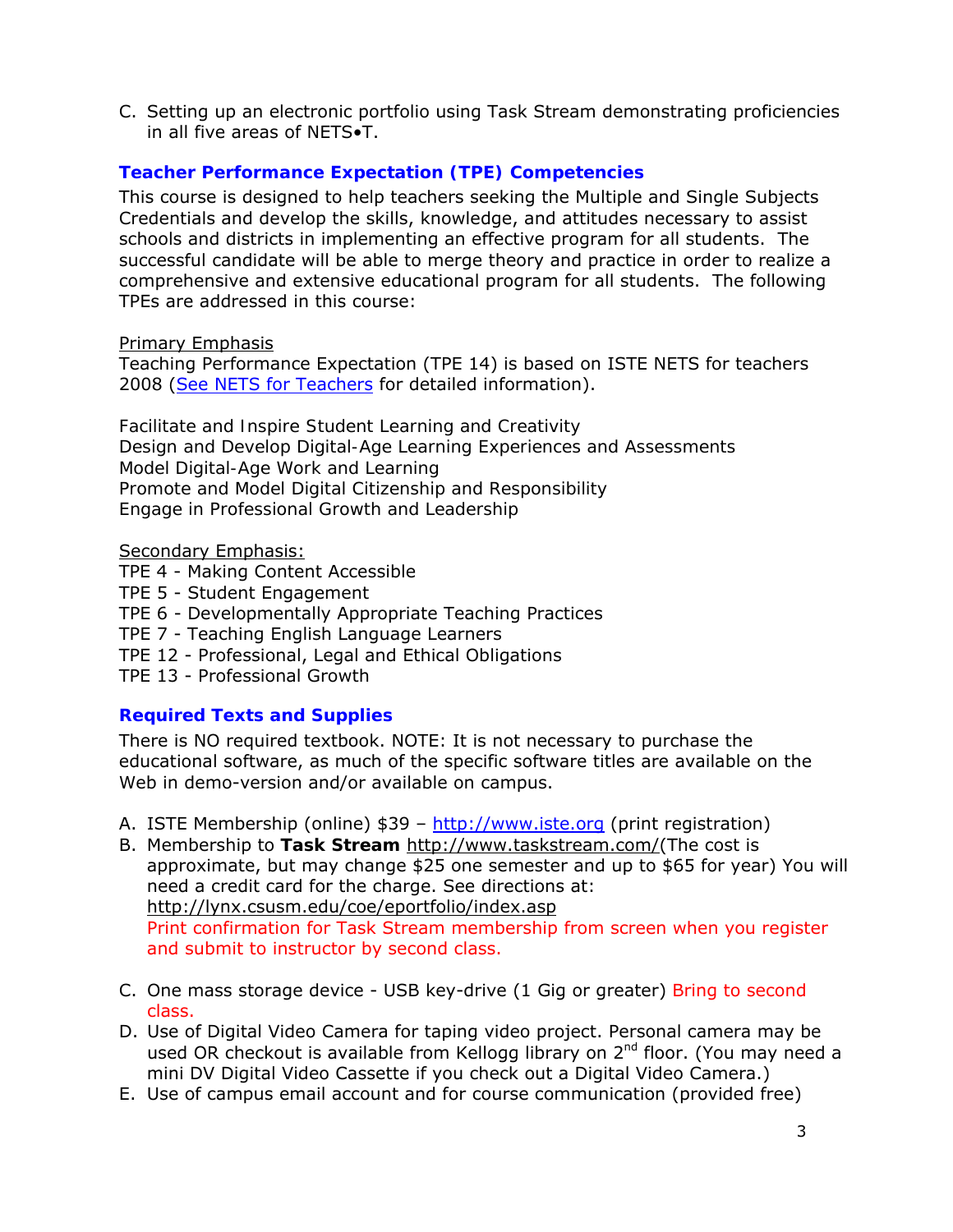- F. Pay for Print Card. You can get this from ACD 202 or Kellogg library.
- G. You will need a free G-Mail Account to access Google applications during class.

#### **Authorization to Teach English Learners**

This credential program has been specifically designed to prepare teachers for the diversity of languages often encountered in California public school classrooms. The authorization to teach English learners is met through the infusion of content and experiences within the credential program, as well as additional coursework. Students successfully completing this program receive a credential with authorization to teach English learners.

*(Approved by CCTC in SB 2042 Program Standards, August 02)*

#### **College of Education Attendance Policy**

Due to the dynamic and interactive nature of courses in the College of Education, all students are expected to attend all classes and participate actively. A good student is one who adheres to standards of dependability and promptness. At a minimum, students must attend more than 80% of class time, and arrive to each session on time or s/he may not receive a passing grade for the course at the discretion of the instructor. Should the student have extenuating circumstances, s/he should contact the instructor as soon as possible. (Adopted by the COE Governance Community, December, 1997).

In addition to attending course sessions, each student will be required to complete lab assignments each week. Some of these assignments require that students use campus resources. All students must plan times they can work in labs on campus at least once per week. Students are required to check campus resources and availability of labs. Mac computers are available in ACD 202, UH 271 and ACD211 in addition to other locations such as Kellogg Library  $2<sup>nd</sup>$  floor. PC labs are also readily available for your use. Students are required to use campus issued-email accounts and check Moodle at least two times per week to communicate with instructor and peers. All online communications with the instructor should be done through campus email.

For EDUC422 online, keep in mind that all online activity is automatically logged and recorded. This is absolute data, which will result in a score based upon specific activities in the course. Leaving your computer logged on to 422 overnight will record in the course (and be flagged) as inactive, non-participatory hours. The following guidelines will apply: you must be active in online coursework including email, forums and activities at least twice weekly, or you cannot receive a grade of A or A-; if you are inactive for one week or more, you cannot receive a grade higher than B-. If you have extenuating circumstances, you should contact the instructor as soon as possible.

#### **CSUSM Academic Honesty Policy**

As an educator, it is expected that each student will do his/her own work, and contribute equally to group projects and processes. Plagiarism or cheating is unacceptable under any circumstances. If you are in doubt about whether your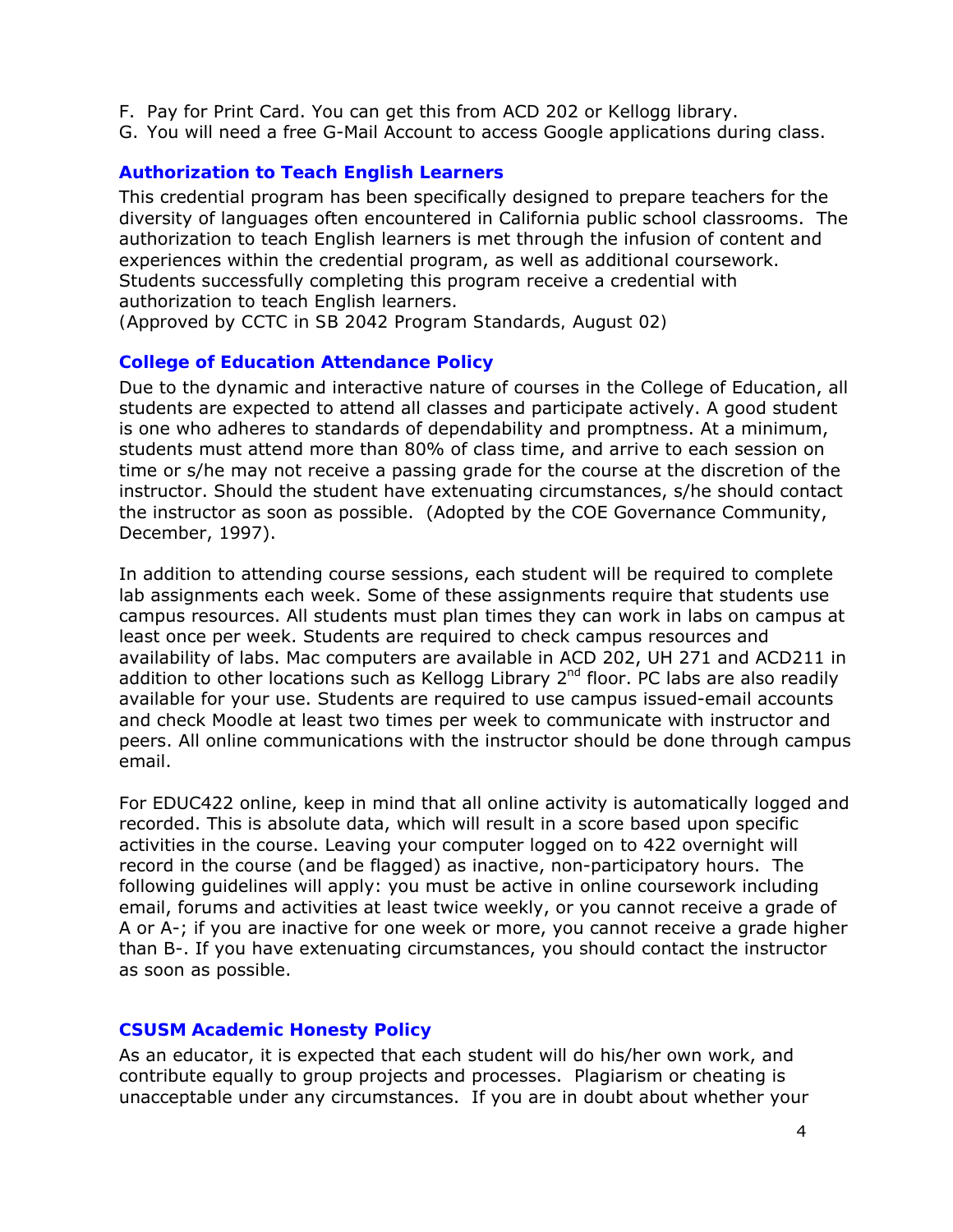work is paraphrased or plagiarized see the Plagiarism Prevention for Students website http://library.csusm.edu/plagiarism/index.html. If there are questions about academic honesty, please consult the University catalog.

Students will be expected to adhere to standards of academic honesty and integrity, as outlined in the Student Academic Honesty Policy. All written work and oral assignments must be original work. All ideas/materials that are borrowed from other sources must have appropriate citations to the original sources. Any quoted material should give credit to the source and be punctuated with quotation marks.

If you believe there has been an infraction by someone in the class, please bring it to the instructor's attention. The instructor reserves the right to discipline any student for academic dishonesty in accordance with the general rules and policies of the university. Disciplinary action may include lowering of grades and/or assignment of a failing grade for an exam, assignment, or the class as a whole."

## **Electronic Communication Protocol**

Electronic correspondence is a part of your professional interactions. If you need to contact the instructor, email is often the easiest way to do so. Be sure to set your preferred email in the profile settings of Moodle so that you receive important course announcements and communication.

It is my intention to respond to all received emails in a timely manner. Please be reminded that email and on-line discussions are a very specific form of communication, with their own nuances and etiquette. For instance, electronic messages sent in all upper case (or lower case) letters, major typos, or slang, often communicate more than the sender originally intended. With that said, please be mindful of all email and online discussion messages you send to your colleagues, to faculty members in the College of Education, or to persons within the greater educational community. All electronic messages need to be crafted with professionalism and care.

Things to consider:

- Would I say in person what this electronic message specifically says?
- How could this message be misconstrued?
- Does this message represent my highest self?
- Am I sending this electronic message to avoid a face-to-face conversation?

In addition, if there is ever a concern with an electronic message sent to you, please talk with the author in person in order to correct any confusion.

# **Students with Disabilities Requiring Reasonable Accommodations**

Students must be approved for services by providing appropriate and recent documentation to the Office of Disable Student Services (DSS). This office is located in Craven Hall 4300, and can be contacted by phone at (760) 750-4905, or TTY (760) 750-4909. Students authorized by DSS to receive reasonable accommodations should meet with their instructor during office hours or, in order to ensure confidentiality, in a more private setting.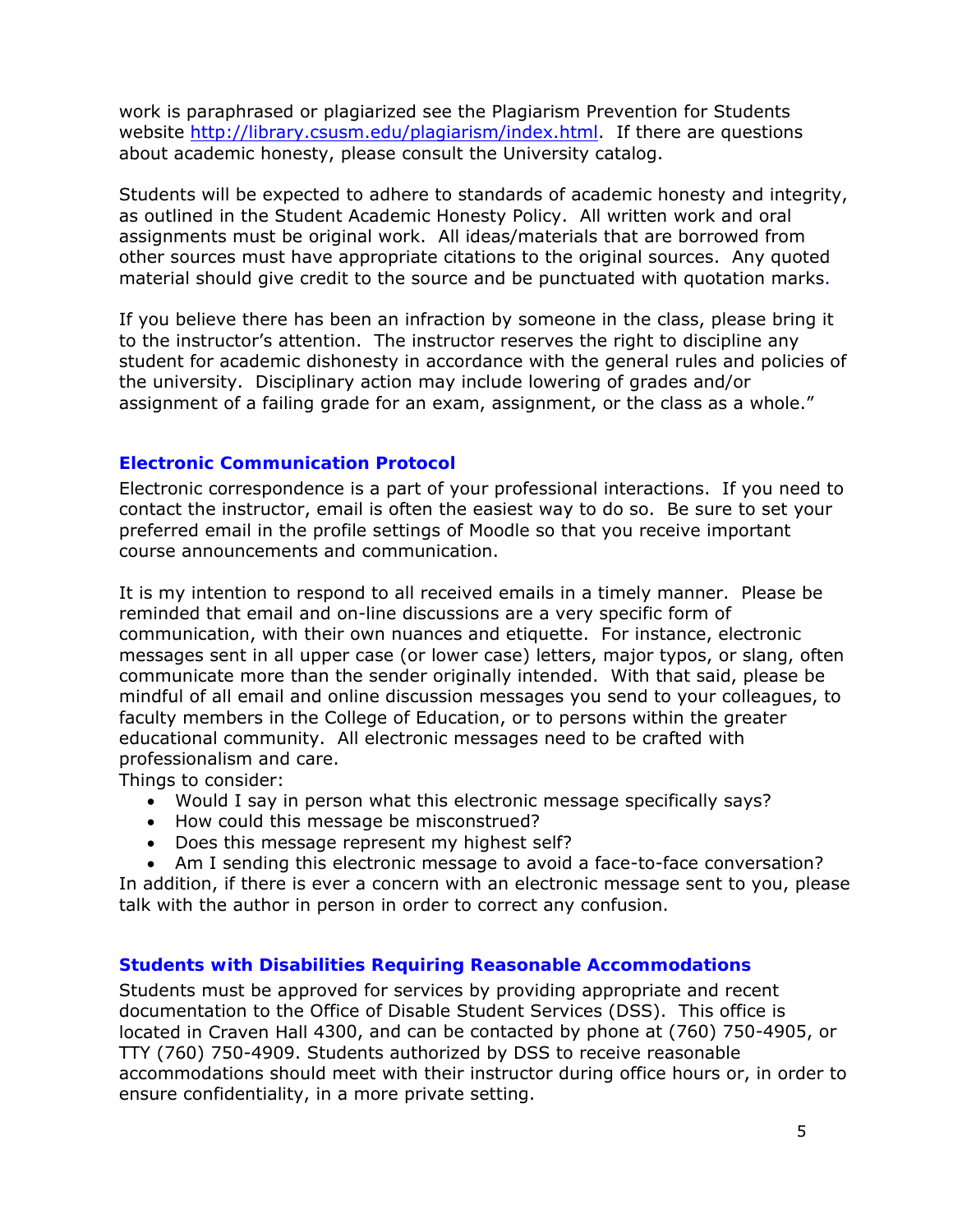## **All University Writing Requirement**

In keeping with the All-University Writing Requirement, this course includes a writing component of at least 2,500 words (approximately 10 pages). This is administered in a variety of ways including formal writing requiring use of APA, informal, and electronic online discussions. Therefore, all writing will be looked at for content, grammar, spelling and format. If needed, it is suggested that you make an appointment with the writing center to seek help with writing skills before submitting your written assignments and especially before submitting your narrative to Task Stream. http://www.csusm.edu/writing\_center/

## **Professional and Administrative Requirements**

Teacher education is a professional preparation program. It is expected that students will come to class prepared to discuss the readings, submit required assignments, and participate in class activities. Students are expected to adhere to academic honesty and integrity, standards of dependability, confidentiality, and writing achievement. Because it is important for teachers to be able to effectively communicate their ideas to students, parents, colleagues, and administrators, writing that is original, clear and error-free is a priority for the College of Education.

Professional demeanor is expected of all students enrolled in EDUC422. This may be evidenced by:

- On time arrival to all class sessions, both face-to-face and online. Please email the instructor when you are unable to attend class or when you will be late. It is the policy of the CSUSM College of Education that any student who misses 20% or more of class time, class sessions, or online discussion time may not receive a passing grade for a course. (For summer session this means two or more classes missed. No exceptions are allowed)
- Advance preparation of readings and timely submission of assignments.
- Carefully considered, culturally aware approaches to solution finding.
- Supportive assistance to classmates with technical and/or content issues.
- Respectful participation in all settings (e.g. whole group, small group, Moodle Forums and study groups) with demonstration of positive interpersonal skills with classmates and guests.
- Backing up copies of all work. You will want these copies for your records and use in professional portfolio entries. Suggested procedures include:
	- o Make an EDUC 422 folder on your flashdrive and save all your files in this folder
	- o Save a back up of all files on your home computer or...
	- o Email files to yourself for further backup
	- $\circ$  Save important email communications for the course in a folder on your flash drive in addition to your email account
- Productive interaction with peers. Be aware that messages sent within an online context may be open to misinterpretation. When concerned, meanings should be verified to clarify sender's intent.
- Select one or two class "buddies" (e.g., study group members or Moodle forum teammates) to ensure that you receive information and handouts if you must miss a class. Arrange an online check in time with your buddy, for prompting and reminders. Note contact info here: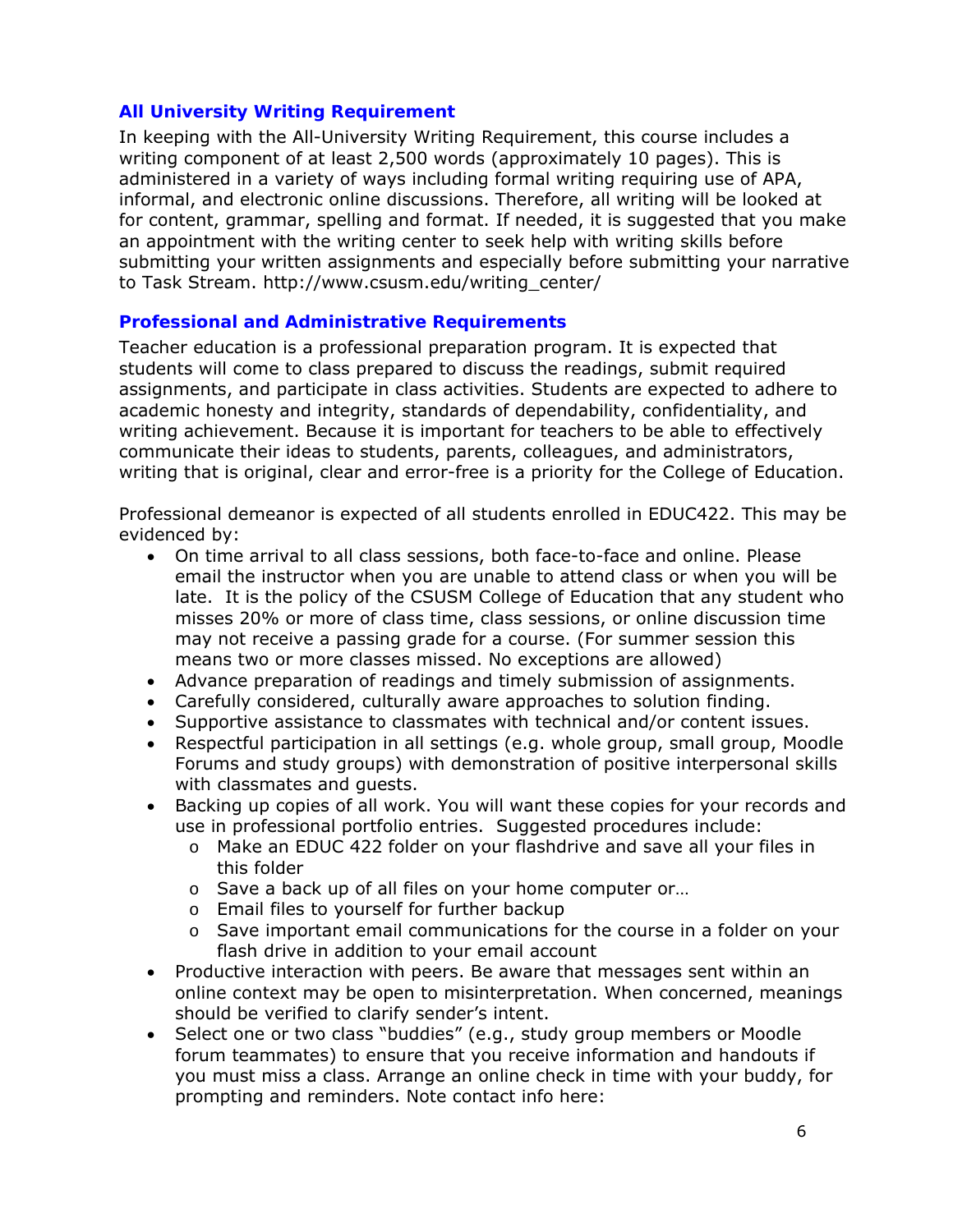| Buddy:     |         |  |
|------------|---------|--|
| Telephone: | E-mail: |  |

#### **Web 2.0 Tools**

You will be using several online tools that require registration. Keep login information in a safe place so you can access it when needed.

## **Instructor Response Time**

Generally, your instructor(s) will provide you with answers to questions submitted via Email and/or Class Moodle Forum on a weekly basis. We encourage and watch for evidence that students demonstrate a consistent approach to the class, utilizing collaborative, positive, professional inquiry and problem-solving approaches. The Modules are specifically designed to foster collaboration and encourage students to help other students via the class Moodle. ALL written entries by students are visible to the instructor.

#### **Assignments**

It is expected that students will proofread and edit their assignments prior to submission.

- a. Students will ensure that the text is error-free (grammar, spelling), and ideas are logically and concisely presented. The depth of analysis and breadth of synthesis and application will determine a score. Please see performance rubric for all written assignments.
- b. The grade of any assignment will be negatively affected as a result of this oversight.

Following is a list of course assignments with a brief description of each. Full details are listed online within Moodle. Please note that modifications may occur at the discretion of the instructor. In addition to the assignments described below, performance assessment will be on student's cooperation and flexibility in response to unforeseen challenges and student's ability to perform tasks using a variety of technology tools.

In order to successfully complete this course, **ALL** assignments must be completed at an acceptable level noted on assignment directions and rubrics. Because the content of this course contributes to passage of multiple TPEs, successful completion is imperative. Failure to successfully complete this course with a grade of C+ or higher will prohibit a teacher candidate from entering the program.

The percentage of weight for each assignment is noted next to the description of the topic. Late assignments or assignments missing required elements receive reduced points.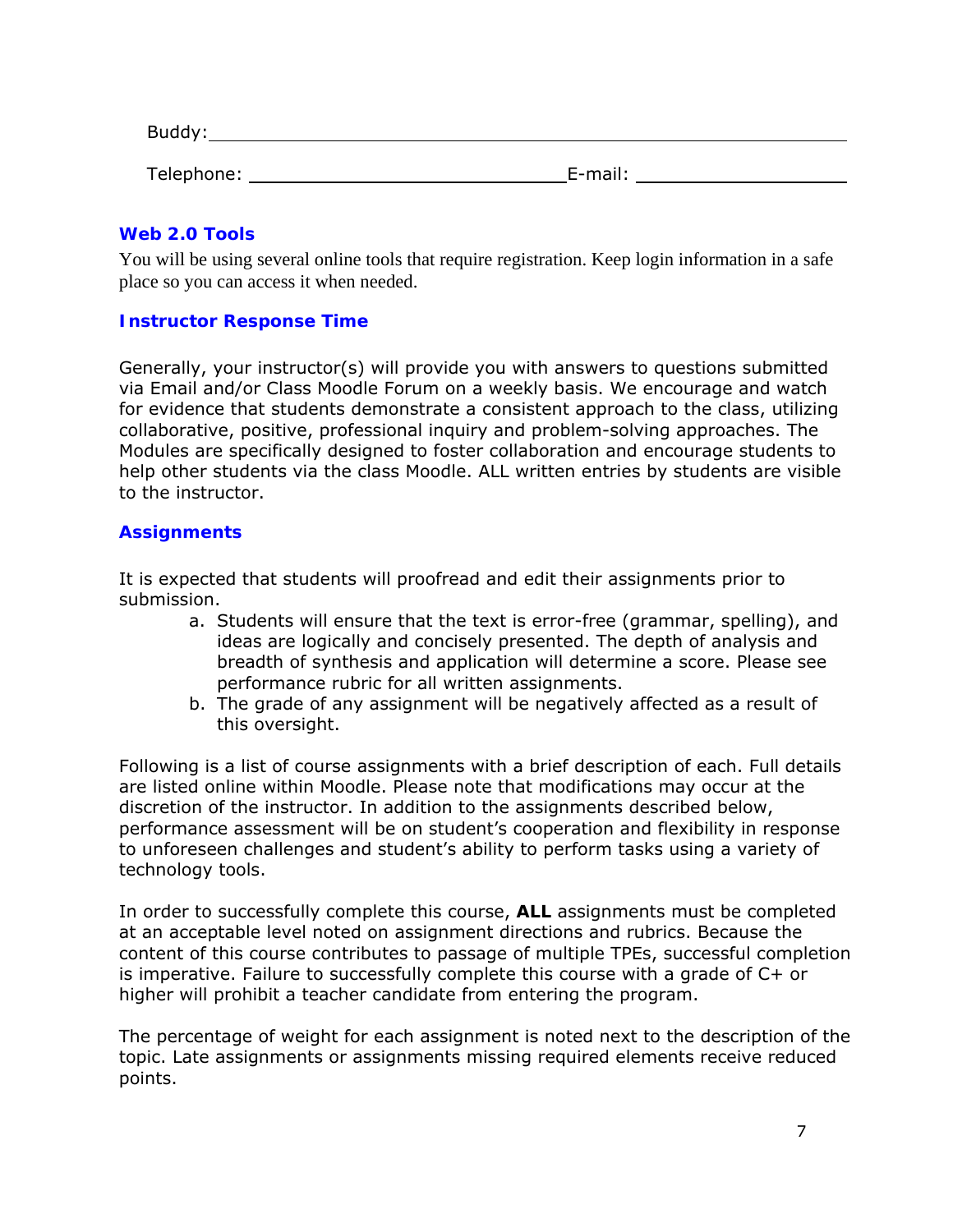Grades and feedback are accessed in Moodle. Students will be able to track grades.

|                 |                             | <b>Description</b>                                                                                                                             | <b>Pts</b> |
|-----------------|-----------------------------|------------------------------------------------------------------------------------------------------------------------------------------------|------------|
| $\mathbf{1}$    | <b>Introduction</b>         | Write an introduction Letter using Word including information                                                                                  |            |
|                 |                             | about prior experiences and technology skills. Submit to                                                                                       | 25         |
|                 |                             | instructor prior to 2 <sup>nd</sup> class meeting.                                                                                             |            |
|                 | Internet                    | Web-based resources/tools are explored and reflections written on                                                                              | 100        |
| $\overline{2}$  | Assignment                  | how they can be used for student learning                                                                                                      |            |
|                 |                             | The purpose of this assignment is to become familiar with fair use and                                                                         |            |
|                 | Copyright &                 | copyright laws, and use of appropriate citations. Students will share                                                                          |            |
| 3               | <b>Ehtics</b>               | their learning after becoming knowledgeable about various issues                                                                               | 50         |
|                 | Presentation                | related to digital citizenship in the ISTE standards for Teachers and                                                                          |            |
|                 |                             | <b>Students</b>                                                                                                                                |            |
|                 |                             | Students reflect on course readings and activities from the ISTE                                                                               |            |
| 4               | Journal (Blog)              | website that support topics related to the ISTE standards. Entries are                                                                         | 100        |
|                 |                             | made to the journal weekly. The journal is submitted the end of the<br>course for credit.                                                      |            |
|                 |                             | Create a survey using Google Forms. Collect responses and write a                                                                              |            |
| 5               | Spreadsheet                 | reflection in your blog on the outcomes.                                                                                                       | 50         |
|                 |                             | Students create a Teacher Webpage Newsletter about their future                                                                                |            |
|                 |                             | classroom. Create an appealing, newsworthy, and interesting Web                                                                                |            |
| 6               | <b>Newsletter</b>           | page newsletter for parents with information about you and your                                                                                | 50         |
|                 |                             | future classroom. Graphics, content and layout will be considered and                                                                          |            |
|                 |                             | assessed. Must address copyright!                                                                                                              |            |
|                 |                             | Explore and reflect on use of collaborative Web tools to engage                                                                                |            |
| $\overline{7}$  | Collaboration               | learners and address 21 <sup>st</sup> century skills.                                                                                          | 50         |
| 8               | <b>Database</b>             | Students understands database tools and searches online databases                                                                              | 50         |
|                 |                             | such as Thinkfinity and Pics4Learning                                                                                                          |            |
|                 |                             | The purpose of this assignment is to demonstrate understanding of                                                                              |            |
| 9               | <b>Software</b>             | how to assess educational specific applications in terms of use with                                                                           | 100        |
|                 | Reviews (2)                 | students. Reflections on how apps meet learning needs and including                                                                            |            |
|                 |                             | strengths and weaknesses.                                                                                                                      |            |
|                 |                             | Planning and organizing documents to prepare electronic portfolio.                                                                             |            |
| 10a             | <b>Tracking Sheet</b>       | Files are matched to the NETS under TPE 14 and documentation of file                                                                           |            |
|                 |                             | naming and organizing is required.                                                                                                             | 25         |
| 10 <sub>b</sub> | <b>Draft Narrative</b>      | Students create a draft narrative using persuasive writing to                                                                                  |            |
|                 |                             | document proficiencies related to the ISTE standards.                                                                                          |            |
|                 | <b>Portfolio</b>            | Assignment utilizes an electronic portfolio to set up and organize<br>electronic files, selecting evidence through analysis of individual work |            |
| 10 <sub>c</sub> | submission in<br>Taskstream | related to proficiencies and completing narratives as evidence of                                                                              | 75         |
|                 |                             | meeting the TPE 14.                                                                                                                            |            |
|                 |                             |                                                                                                                                                |            |
| 11              | Assessment                  | Reflection on rubrics and peer review of class projects                                                                                        |            |
|                 |                             |                                                                                                                                                | 25         |
|                 | Attendance,                 | Teacher candidates are expected to have a positive disposition. They                                                                           |            |
|                 | disposition &               | should help each other and create a positive classroom environment                                                                             |            |
|                 | Participation               | for everyone. This means having a positive attitude in class, being on                                                                         |            |
|                 | during class, and           | time and actively engaged in discussions, presentations and activities                                                                         |            |
|                 | online                      | both in class and online.                                                                                                                      |            |
|                 |                             | <b>Total Points</b>                                                                                                                            | 1000       |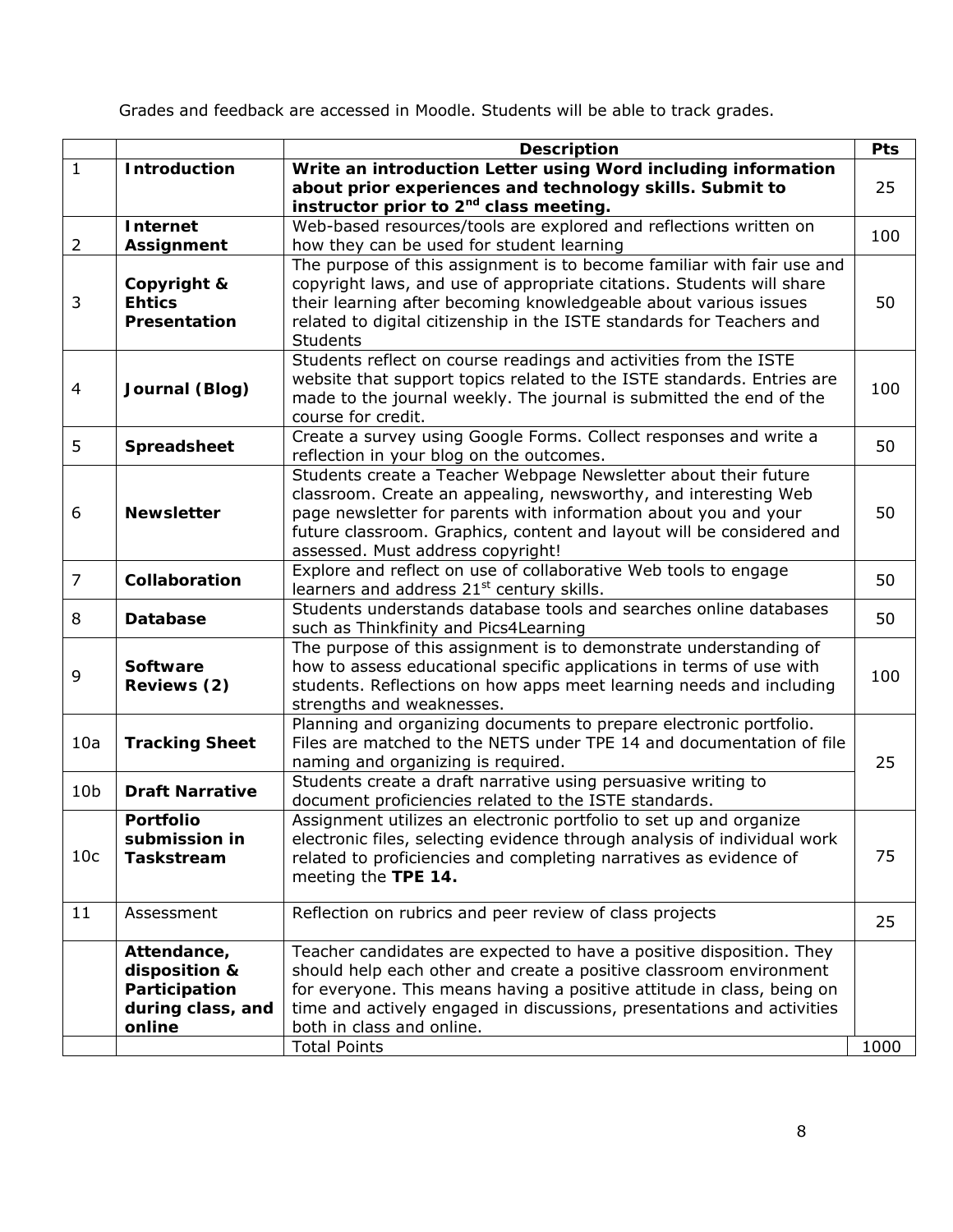# **Policy for Submitting Assignments**

- It is expected that all work will be turned in prior to, or on, the due date.
- **Late assignments will be penalized by a deduction of 5% each day late. After one week, late assignments will not be accepted and will receive no credit.**
- *If extraordinary circumstances occur, please immediately contact instructor.*
- Remember that communication is the key to success. Students are required to use campus issued-email accounts for communication and **check in on Moodle at least two times per week outside of class meetings** to communicate with instructor and peers and read announcements.

# **Grading Policy**

Grading is calculated on the standard of

| $98 - 100 = A +$ | $94 - 97 = A$ | $90 - 93 = A$ |
|------------------|---------------|---------------|
| $87 - 89 = B +$  | $84 - 86 = B$ | $80 - 83 = B$ |
| $77 - 79 = C +$  | $74 - 76 = C$ | $70 - 73 = C$ |

- A (Excellent): Performance at the highest level, showing sustained excellence in meeting all course objectives and requirements and exhibiting intellectual initiative.
- B (Good): Performance at a high level, showing consistent and effective achievement in meeting course objectives and requirements.
- C+ (Satisfactory): Performance at an adequate level, meeting basic objectives and requirements of the course.
- *NOTE: The minimum acceptable grade for a course in the professional education sequence is "C+." A "B" average must be maintained. (CSUSM General Catalog)*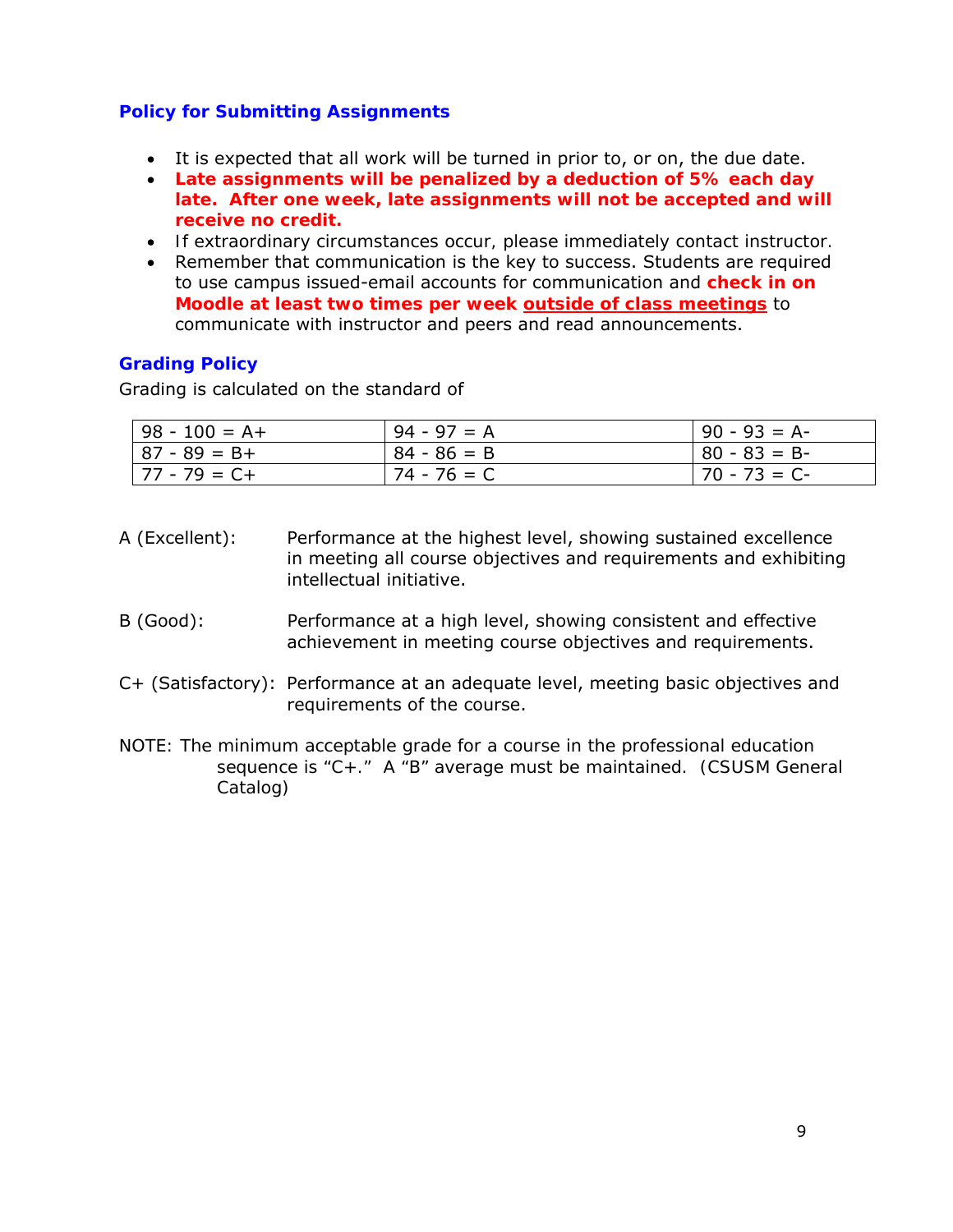# **FAQ TPE's**

#### **What TPE's are covered in EDUC422?**

Primary Emphasis TPE 14 CSUSM Educational Technology (Based on ISTE/NETS•T:)

Secondary Emphasis:

 $\overline{a}$ 

TPE 4 - Making Content Accessible

TPE 5 - Student Engagement

TPE 6 - Developmentally Appropriate Teaching Practices

TPE 7 - Teaching English Language Learners

TPE 12 - Professional, legal and ethical obligations

TPE 13 - Professional Growth

TPE Descriptions and portfolio resources may be downloaded at this site: http://www.csusm.edu/coe/eportfolio/eportfolio.html

## **TPE Descriptions**

## *TPE 14:Technology in Teaching and Learning<sup>1</sup>*

Candidates for the teaching credential are working to meet the National Educational Technology Standards for Teachers. These can be located online at http://www.iste.org/Content/NavigationMenu/NETS/ForTeachers/2008Standards/NE TS for Teachers 2008.htm

#### **ISTE NETS-T for Teachers**

Digital-age teachers perform and model the National Educational Technology Standards for Students (NETS•S) as they design, implement, and assess learning experiences to improve student learning and engagement; enrich professional practice; and provide positive models for students, colleagues, and the community. All teachers should be prepared to meet the following standards and performance indicators. Teachers:

#### **1. Facilitate and Inspire Student Learning and Creativity**

Teachers use their knowledge of teaching, learning, and technology to facilitate learning experiences that advance student creativity and innovation in both face-toface and virtual environments. Teachers:

- a. promote, support, and model creative and innovative thinking and inventiveness
- b. engage students in exploring real-world issues and solving authentic problems using digital tools and resources
- c. promote student reflection using collaborative tools to illuminate their own

<sup>1</sup> The text of the CSUSM TPE originates from the International Society for Technology in Education's National Educational Technology Standards for Teachers www.iste.org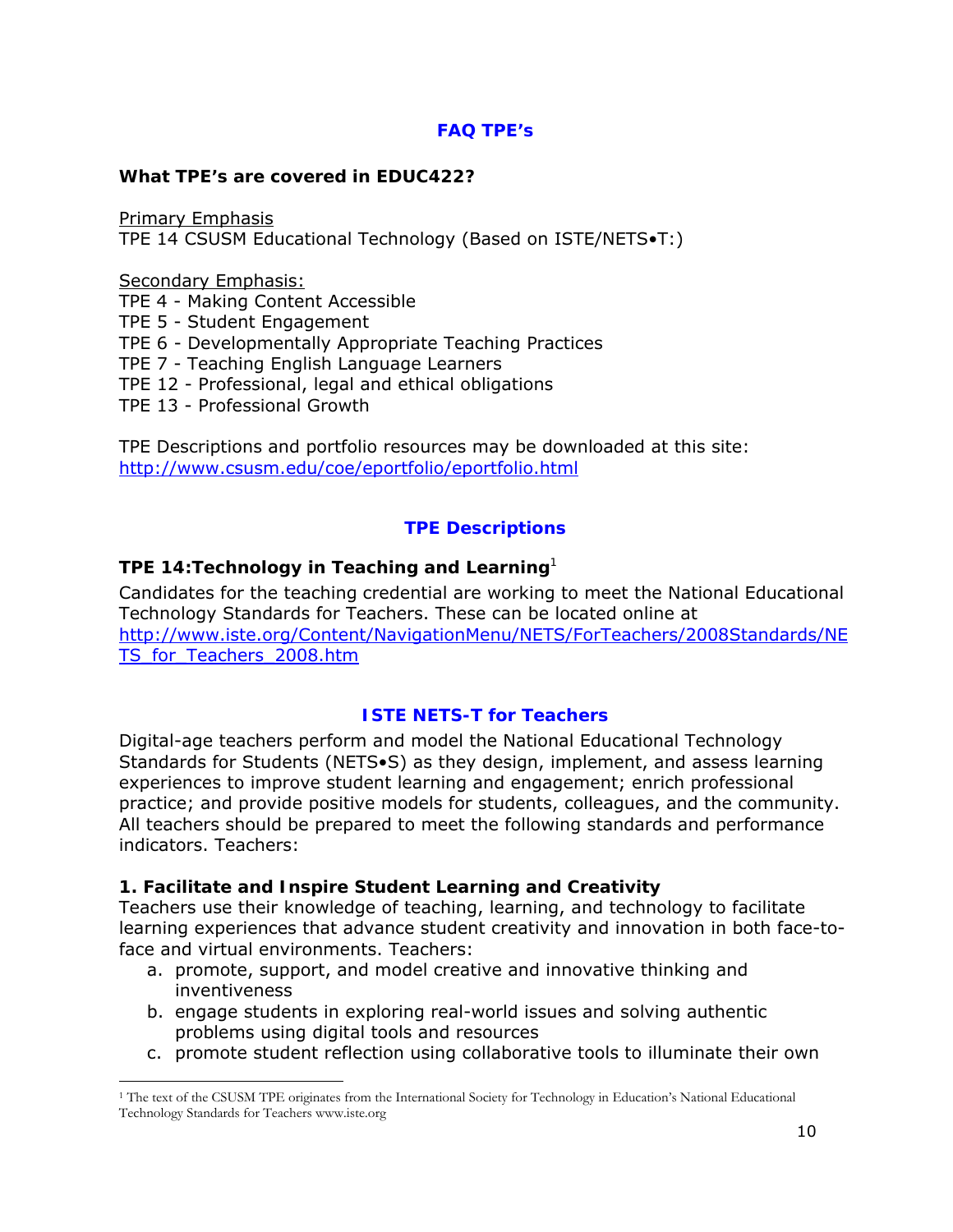thinking, planning, and creative processes

d. model knowledge construction and creative thinking by engaging in face-toface and virtual learning with students, colleagues, and others

# **2. Design Digital-Age Learning Experiences and Assessments**

Teachers plan and design authentic learning experiences and assessments incorporating contemporary tools and resources to maximize content learning in context and to develop the knowledge, skills, and attitudes identified in the NETS•S. Teachers:

- a. design or adapt relevant learning experiences to incorporate digital tools and resources that promote student learning and creativity
- b. develop technology-enriched learning environments that enable students to become active participants in setting their own educational goals, managing their own learning, and assessing their own progress
- c. customize and personalize student learning activities to address a variety of learning styles, working strategies, and abilities through the use of digital tools and resources
- d. provide students with multiple and varied formative and summative assessments aligned with content and technology standards and use resulting data to inform learning and teaching

# 3. **Model Digital-Age Work and Learning**

Teachers exhibit knowledge, skills, and work processes that are representative of an innovative professional in a global and digital society. Teachers:

- a. demonstrate fluency in the application of technology systems and the transfer of current knowledge to learning of new technologies
- b. collaborate with students, peers, parents, and community members using digital tools and resources to support student success and innovation
- c. communicate relevant information and ideas effectively to students, parents, and peers using a variety of digital-age media and formats
- d. model and facilitate effective use of current and emerging digital tools to locate, analyze, evaluate, and use information resources to support research and learning

# 4. **Promote Digital Citizenship and Responsibility**

Teachers understand local and global societal issues and responsibilities in an evolving digital culture and exhibit legal and ethical behavior in their professional practices. Teachers:

- a. advocate, model, and teach safe, legal, and ethical use of digital information and technology, including respect for copyright and the appropriate documentation of sources
- b. address the diverse needs of all learners by using learner-centered strategies and providing access to appropriate digital tools and resources
- c. promote digital etiquette and responsible social interactions related to the use of technology and information
- d. develop and model cultural understanding and global awareness by engaging with colleagues and students of other cultures using digital age communication and collaboration tools